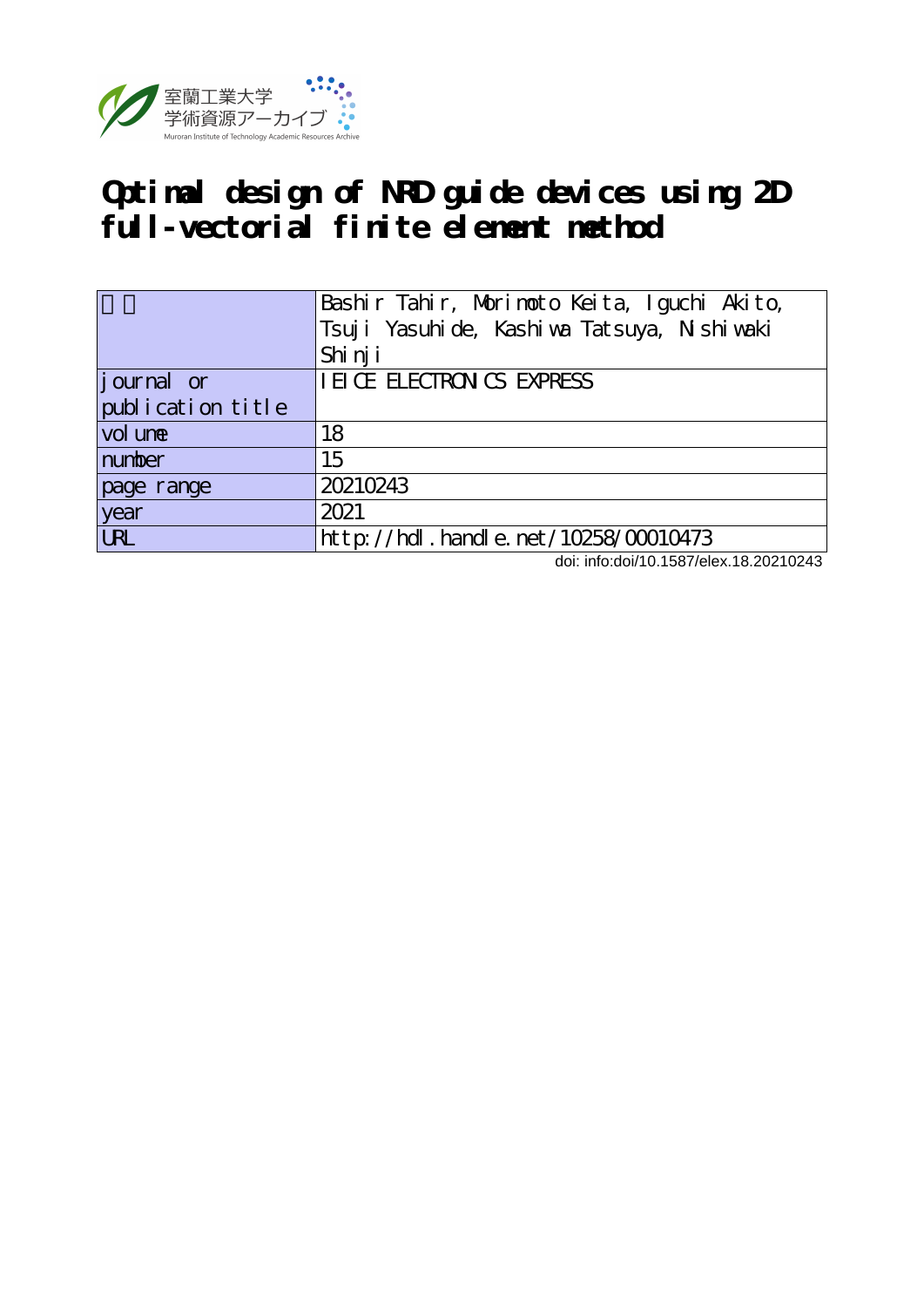

# **Optimal design of NRD guide devices using 2D full-vectorial finite element method**

 $\bf{T}$ ahir Bashir<sup>1</sup>, Keita Morimoto<sup>1</sup>, Akito Iguchi<sup>1</sup>, Yasuhide Tsuji<sup>1, a)</sup>, Tatsuya Kashiwa<sup>2</sup>, and Shinji Nishiwaki<sup>3</sup>

**Abstract** In this paper, we propose an optimal design approach based on a concept of mosaic-like structure for achieving high performance NRD devices. In order to improve design efficiency, we employ the recently proposed two-dimensional full vectorial finite element method (2D-FVFEM) which can accurately model 3D structure of NRD as a numerical simulation method. As an optimization method, we employ either direct binary search (DBS) algorithm or genetic algorithm (GA) depending on design problems. In order to show the usefulness of our approach, design examples of crossing and T-branch waveguides are considered and high transmission efficiency greater than 99.9% for crossing waveguide and 49.8%:49.8% for T-branch waveguide is achieved. The numerical results by 2D-FVFEM are verified by 3D-FVFEM.

**Keywords:** non-radiative dielectric waveguide (NRD guide), mosaic-like structure, direct binary search (DBS) algorithm, genetic algorithm (GA), finite element method (FEM), full-vectorial analysis

**Classification:** Microwave and millimeter-wave devices, circuits, and modules

# **1. Introduction**

Non-radiative dielectric waveguide (NRD guide) [1] is considered a promising platform because compact millimeterwave circuits can be found thanks to their non-radiative nature. The NRD guide has attracted much attention since Yoneyama et al. proposed it, and various NRD guide devices in the millimeter-wave band have been proposed [2, 3, 4, 5, 6, 7, 8, 9, 10, 11, 12, 13]. In general, NRD guide supports two orthogonal modes referred to  $LSM<sub>01</sub>$ and  $LSE_{01}$ , as shown in Fig. 1. These modes may couple with each other in non-uniform parts of the circuit configuration and this coupling tends to degrade performance of NRD guide devices. Therefore, careful design has to be required in designing high performance and compact circuit components.

In recent years, several optimal design approaches for dielectric waveguide devices have been intensively developed in photonics [14, 15, 16, 17, 18, 19, 20, 21, 22, 23, 24, 25, 26, 27, 28, 29, 30, 31]. These optimal design methods

- <sup>2</sup> Kitami Institute of Technology, 165 Koen-cho, Kitami, Hokkaido 090–8507, Japan
- <sup>3</sup> Kyoto University, Yoshida-honmachi, Sakyo-ku, Kyoto-shi, Kyoto 606–8501, Japan
- a) [y-tsuji@mmm.muroran-it.ac.jp](mailto:y-tsuji@mmm.muroran-it.ac.jp)

**DOI: 10.1587/elex.18.20210243 Received June 3, 2021 Accepted July 1, 2021 Publicized July 9, 2021 Copyedited August 10, 2021**



**Fig. 1** Non-radiative modes in NRD guide. (a)  $LSM<sub>01</sub>$  and (b)  $LSE<sub>01</sub>$ mode.

have a potential to find high performance devices with novel unique structures that we have never thought of before. Although NRD guides are dielectric waveguides like optical waveguides, unlike optical waveguides, NRD guides have a structure in which a dielectric waveguide is sandwiched between two metal plates to realize non-radiative nature. Thus, it is crucial to develop efficient optimal design approach for NRD guide devices. In topology optimal design approach which has high design flexibility, in general, a huge number of numerical simulation has to be required. Therefore, extremely long computational time has been required in the design of 3D waveguide devices. Recently, we newly developed two-dimensional full-vectorial finite element method (2D-FVFEM) for NRD guide devices [32]. This simulation technique can rigorously calculate transmission properties of NRD guide devices with 3D structure in 2D space, thus, computational effort can be greatly reduced in an optimal design approach.

In this paper, we develop an efficient optimal design approach for NRD guide devices based on a concept of mosaiclike structure. In order to design dielectric waveguide devices, various numerical expressions in design region have been proposed. Among them, the concept of mosaic-like structure is one of attractive design approaches. In the design of mosaic-like structure in photonics, out-of-plane loss may sometimes degrade device performance. On the other hand, in NRD guide devices, out-of-plane radiation and inplane radiation are essentially prohibited, then, this concept is thought to be more suitable for design of NRD guide devices. In our design approach, 2D-FVFEM for NRD guide is employed as a numerical simulation technique and the direct binary search (DBS) algorithm [29] or genetic algorithm (GA) [16] is employed depending on design problems. In order to show the usefulness of our approach, design examples of crossing and T-branch waveguides are considered are shown. The frequency characteristics of devices designed by 2D-FVFEM are verified by 3D-FVFEM.

<sup>&</sup>lt;sup>1</sup> Division of Information and Electronic Engineering, Muroran Institute of Technology, 27–1 Mizumoto-cho, Muroran, Hokkaido 050–8585, Japan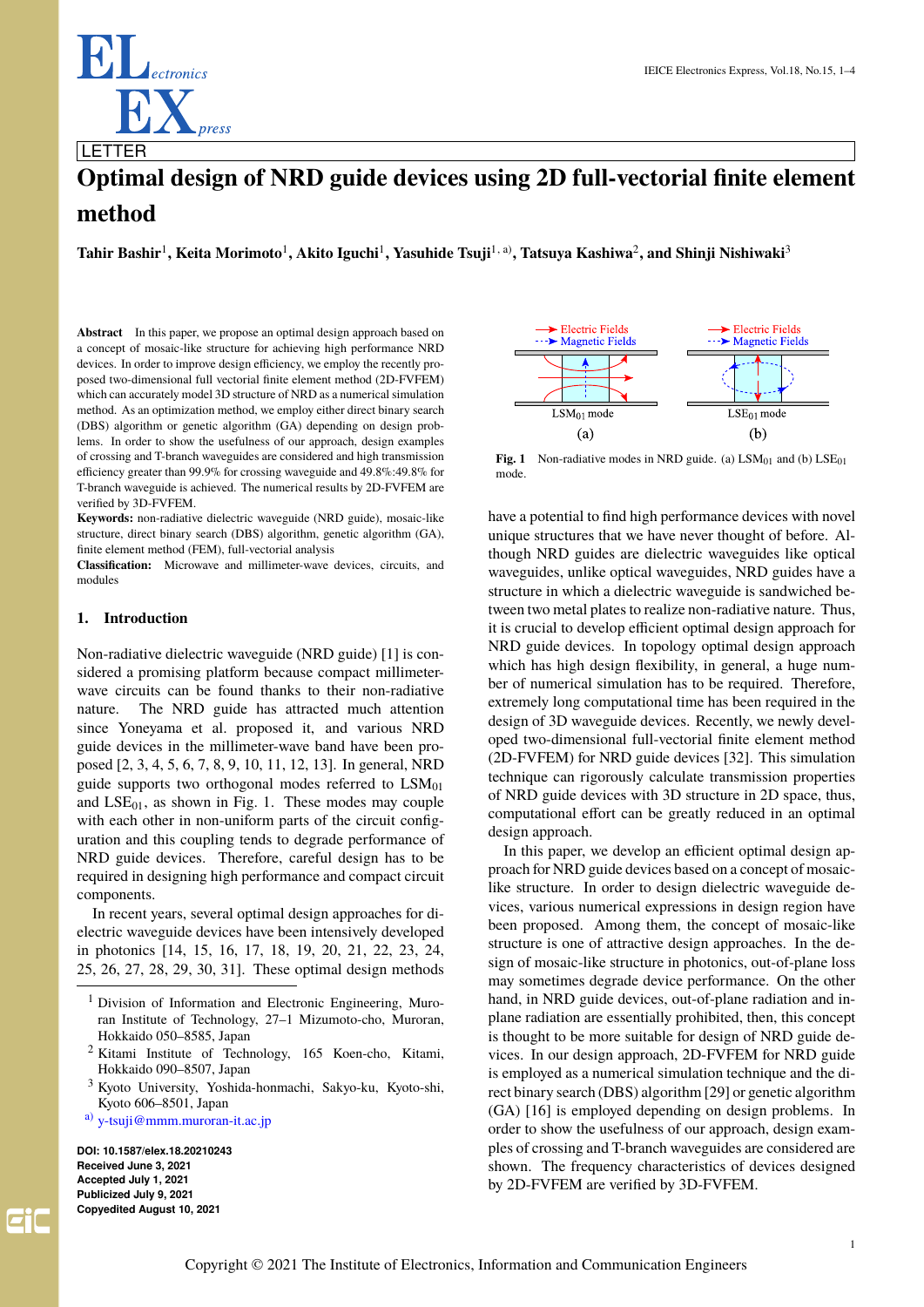# **2. Implementation of optimization algorithms**

# **2.1 Numerical expression in design region**

We consider a design model as shown in Fig. 2. The aim of our optimal design is to obtain optimal structure with desired outputs when fundamental  $LSM<sub>01</sub>$  is launched into port 1. For this purpose, a structure in design region is expressed by numerical design variables and those values are optimized. In this paper, we employ the concept of digital material. The design region is expressed as a grid pattern as shown in Fig. 2 and the material in each pixel is a dielectric or air. We optimize this gird pattern by using DBS algorithm or GA. DBS algorithm is a simple approach, easily to be implemented, and sometimes efficiently provide an optimal structure. However, DBS is not guaranteed to give a globally optimal solution. In order to offer more versatile design, we also employ GA.

# **2.2 Direct binary search algorithm**

The DBS algorithm is often used in design of photonic devices because of its easiness of implementation [29]. In the DBS algorithm, an initial structure is generated in some way and one pixel is randomly selected and inverted. This change is retained if the device performance is improved, otherwise, the pixel is restored. This operation is performed on all the pixels in a random order. One iteration is defined as the completion of the operation on all pixels. This iteration is repeated until the desired property is obtained or the property is no longer improved.

# **2.3 Genetic algorithm**

GA is more versatile design approach than DBS and is applied to various optimization problems. Although various version of GA is developed, we employ a standard GA algorithm [16]. First, some individuals with random grid pattern are generated and these individuals evolve based on genetic operation, such as selection, crossover, and mutation. In this paper, we employ both elite selection and ranking selection as a selection scheme. In each generation, only one best individual is saved by elite selection and the other individuals are generated by uniform crossover of two parent individuals selected by ranking selection. After that, all the individuals except for elite individual may mutate with a predetermined probability. This change of generations is repeated until the desired property is obtained or the property is no longer improved.



**Fig. 2** Design model based on mosaic-like structure.

### **3. Numerical examples**

In order to show the usefulness of our design approach, we demonstrate two design examples of NRD guide devices. In the following design examples, we assume the metal plate separation is  $a = 2.25$  mm, the dielectric strip width is  $b = 2$  mm, and the relative permittivities of the dielectric and air are  $\varepsilon_r = 2.2$  and  $\varepsilon_{\text{air}} = 1$ , respectively. Furthermore,  $LSM<sub>01</sub>$  mode operation around 60 GHz is considered and incident port is set to be port 1.

# **3.1 Crossing waveguide**

In order to show the potential of our optimization approach, first, a low crosstalk crossing-waveguide is designed by using DBS algorithm. The design setup and optimized structure of NRD crossing waveguide is shown in Fig. 3. The structural parameters are set to be  $d_{PML} = 5$  mm,  $l = 10$  mm and  $W_x = W_y = 6$  mm. The design region is discretized into  $12 \times 12$  pixels with size of 0.5 mm  $\times$  0.5 mm. Utilizing structural symmetry, only the pixels in one-eighth region surrounded red line (21 pixels) are designed. The material in each pixel has been optimized by DBS approach in just 10 iterations. In this numerical example, we targeted the maximum power transmission from input port to output port, when  $LSM<sub>01</sub>$  mode at frequency of 60 GHz is launched into input port 1. The steady-state propagation field in the nonoptimized structure and the optimized structure are shown in Fig. 4. The transmission efficiency is 99.9 % in the optimized crossing waveguide compared with that of 61.0 % in the non-optimized one. We can see that clearly in Fig. 4 the optimized structure greatly suppresses the reflection and



Fig. 3 (a) Design model of crossing waveguide and (b) its optimized structure.



**Fig. 4** Propagation field in NRD crossing waveguide (a) non-optimized structure (b) optimized structure.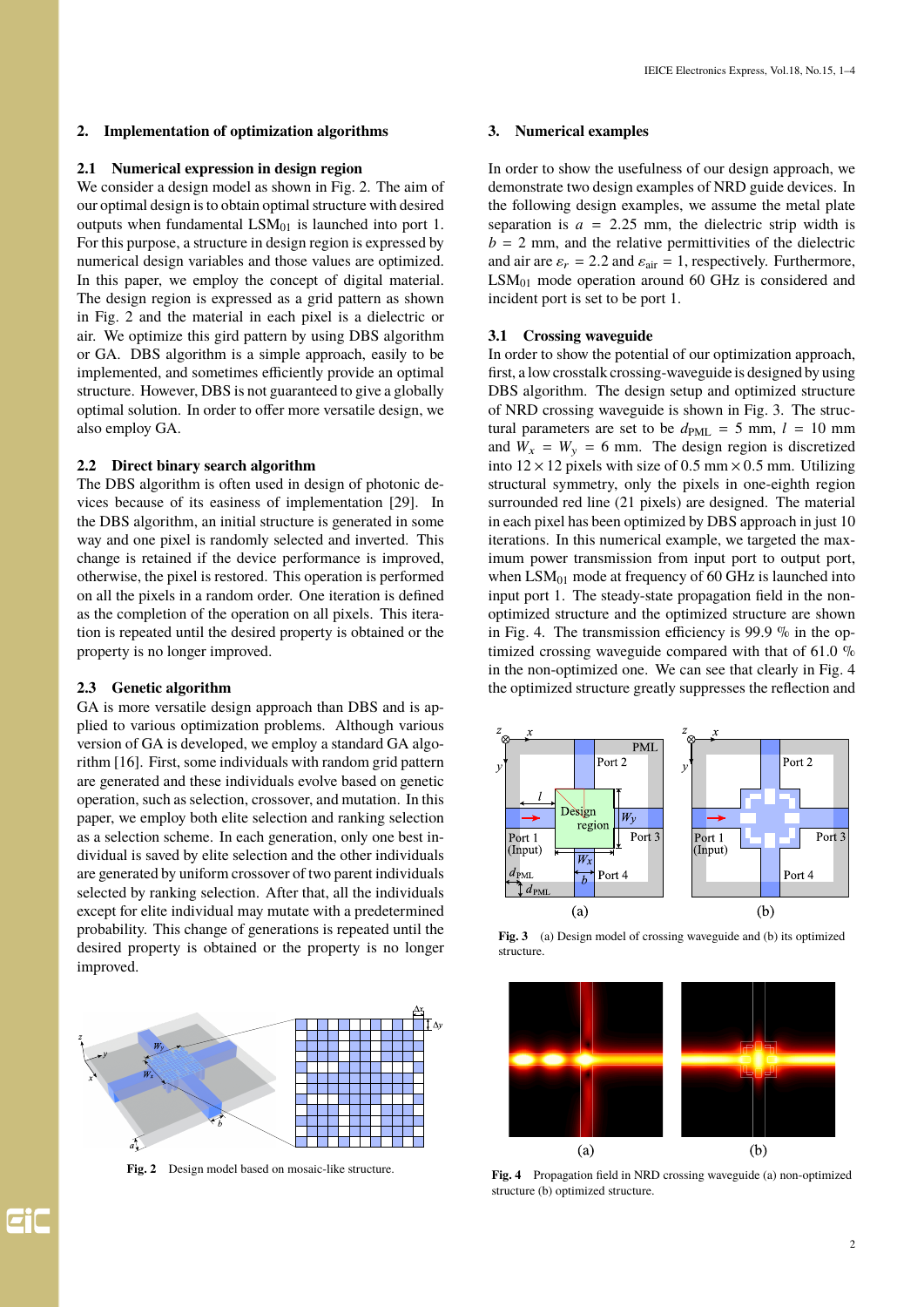

**Fig. 5** The normalized powers of (a) non-optimized and (b) optimized NRD crossing waveguide.



**Fig. 6** (a) Design model of T-branch and (b) its optimized structure.

crosstalk effect than the non-optimized one. Furthermore, the frequency characteristics of the non-optimized and optimized crossing waveguides are shown in Fig. 5. Numerical results of those devices calculated by 3D-FVFEM are also shown. The designed approach realized the device structure with the remarkable transmission characteristics and practical design specifications. Figure 4 shows that the NRD guide can be intersected on a planar circuit. It has the potential to further miniaturize the NRD guide circuit.

# **3.2 T-branch waveguide**

Next, we designed a T-branch waveguide to split the input power equally into two output ports. The structural parameters and incidence condition are the same as considered in the previous example. Fig. 6 shows the design setup of the T-branch waveguide and the optimized structure. The number of pixels to be optimized is 72 considering the structural symmetry. In this design, we applied GA for the optimization of structure in the design region because the DBS approach does not obtain a structure satisfying the desired output. We achieved the optimized structure and desired results in just 50 iterations with 64 population size. The



**Fig. 7** Propagation field in NRD T-branch waveguide (a) non-optimized structure (b) optimized structure.



**Fig. 8** The normalized powers of (a) non-optimized and (b) optimized NRD T-branch waveguide.

propagation fields of the non-optimized and the optimized structures are shown in Fig. 7. The transmission efficiency at both output ports is 3.5 % : 3.5 % and 49.8 % : 49.8 %, respectively. The frequency characteristics of the optimized and the non-optimized structures are shown in Fig. 8. Numerical results of those devices calculated by 3D-FVFEM are also shown. Due to superior performance, it is confirmed that the T-branch guide optimized by GA meets the practical performance requirement.

# **4. Conclusion**

In this study, we demonstrated the usefulness of design approach of NRD guide devices with mosaic-like structure using DBS algorithm and GA. We coupled the originally developed 2D-FVFEM with optimization algorithms for the efficient design of NRD guide devices. Actually, in this study, we investigated the optimization algorithms for NRD guide devices and their effectiveness on the transmission characteristics. We confirmed that the proposed design approaches are able to efficiently design compact NRD based waveguide devices with excellent transmission performance. In addi